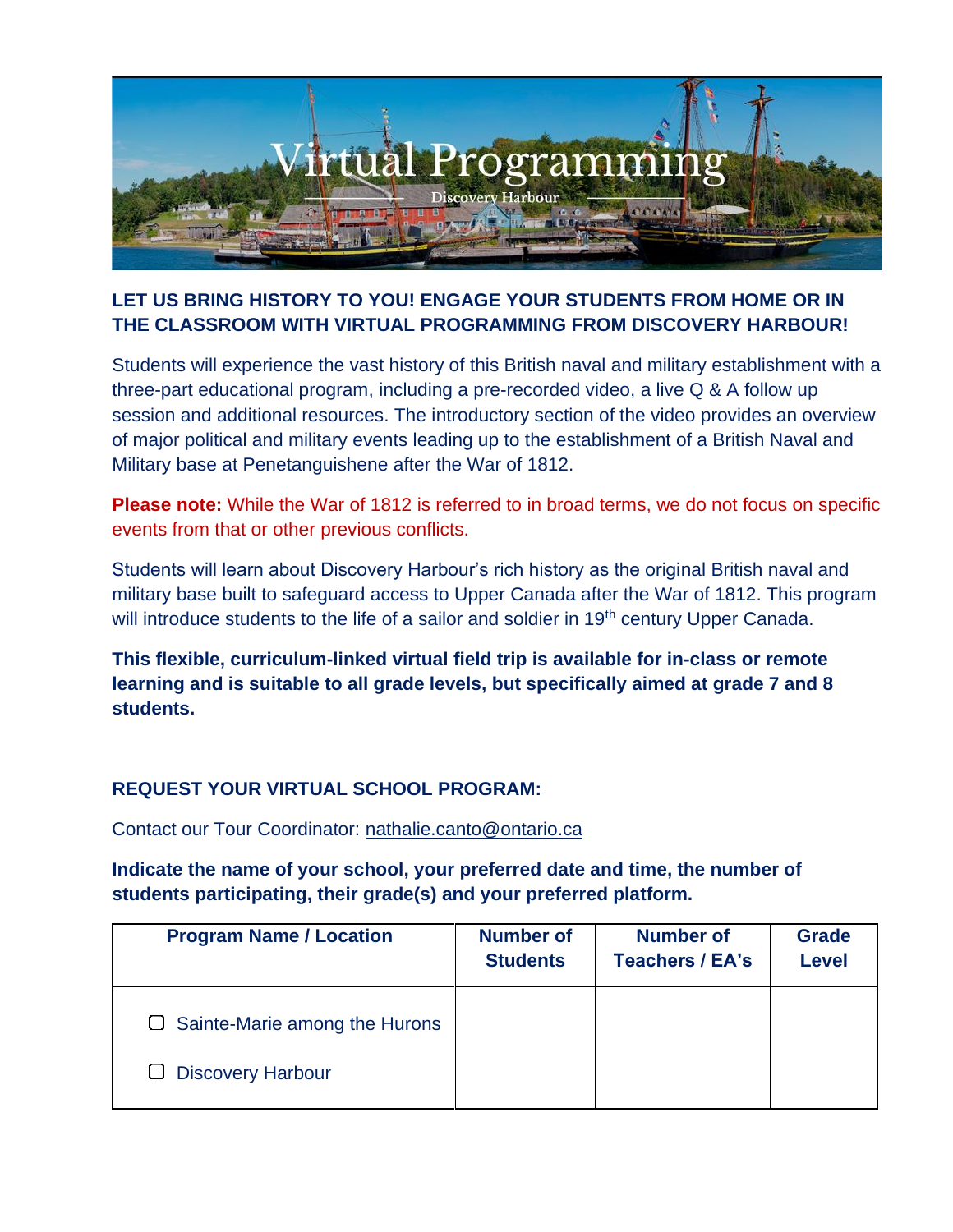**Live Q & A sessions in the Sainte-Marie classroom** (please specify dates requested):

- **TUESDAY, WEDNESDAY, THURSDAY, or FRIDAY**
- **9 AM, 11 AM or 1 PM** (there is some flexibility):
- **Sessions are about 45-60 minutes**

|             | 1 <sup>st</sup> preference | $2nd$ preference | 3 <sup>rd</sup> preference |
|-------------|----------------------------|------------------|----------------------------|
| <b>DATE</b> |                            |                  |                            |
| <b>TIME</b> |                            |                  |                            |

**Online platform for live session (please indicate your choice below):**

- Google Meet
- □ MS Teams

*Please note that due to security restrictions from some school boards, it may be necessary for you to invite us to your Google Meet classroom and send us a link shortly before the start of your session.*

### **PROGRAM COMPONENTS:**

- **1. A pre-recorded virtual tour of Discovery Harbour (28-minute video):**
	- $\circ$  Discover the intriguing story of the original 19<sup>th</sup> century British naval and military outpost built to defend Upper Canada after the War of 1812.
	- $\circ$  Teachers are provided with a limited use link to the virtual tour video
	- $\circ$  Watch the program video together with your class or send it to students who are learning from home.
- **2. A live streamed Q & A session (about 45-60 minutes):**
	- o Schedule a live video conference with one of our Program staff for a more indepth discussion about our historic site.
	- $\circ$  This is a great opportunity for your students to ask questions about the sailors, soldiers, and officers who worked at the isolated base.
- **3.** A **Program Discussion Guide** with topics of discussion to plan your session
- **4.** A **Pre-Virtual Program Overview** with general information on our virtual education program and tips on being prepared for connecting with us on the day of your virtual Q & A Session.
- **5. Additional Resources** for pre or post activities (i.e. Glossary, word search, etc.)